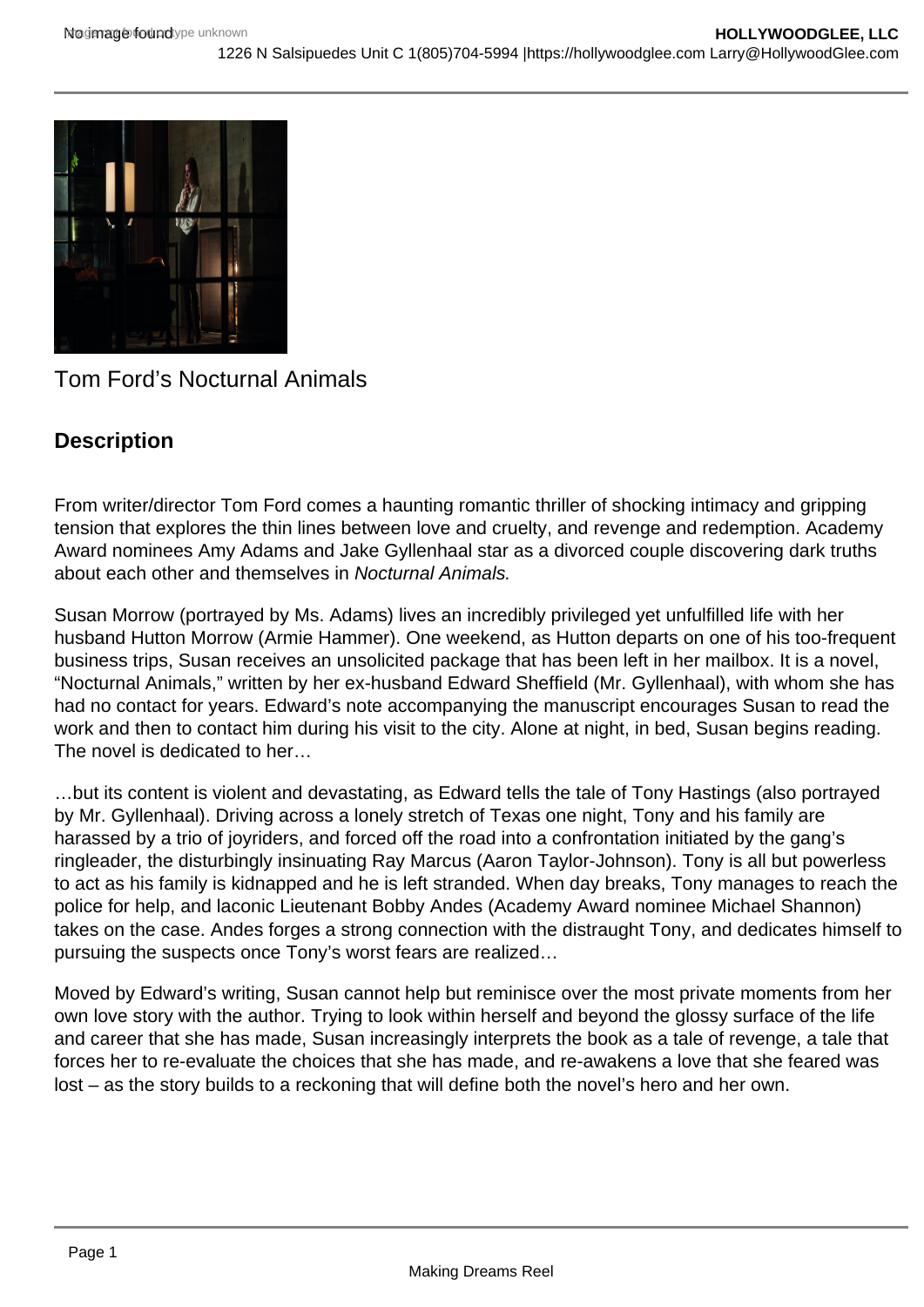

(I-r.) Academy Award nominees Jake Gyllenhaal and Michael Shannon star as Tony Hastings and B

This is a beautifully shot film. With credits being overlaid, the spectacular opening sequence, complete with confetti special effects, not only sets the tone for a splendid cinematic experience, it also provides psychological value into Amy Adams' character, Susan while illuminating the film's contextual structure and framework. Furthermore, I can't say, I've seen a better cast film. Jake Gyllenhaal continues to expand his acting repertoire as Edward. Michael Shannon turns in a powerful, tour de force performance as a cancer-striken Texas lawman. Laura Linney nails the role of aristocratic mother to Adam's Susan – delivering a few of the film's most memorable lines. But the actor that caught my attention above and beyond was Aaron Taylor-Johnson as a wild, log-haired, maniaical, hellion leading the vicious roadside assault inside Edward's novel. In addition, Armie Hammer, Isla Fisher, Michael Sheen, Andrea Riseborough, and Karl Glusman all give compelling performances. My hat off to Francine Maisler for her casting.

For a second directorial effort, Ford makes a phenomenal leap. His first effort, A Single Man, starring Colin Firth, is an exceptionally solid film. Most enjoyable with considerable depth. Notwithstanding, Nocturnal Animals is a whole other beast – it's powerful storytelling with strong production values encapsulated in a style that spans genres utilizing techniques in the form of cross-cutting, parallel story lines, flashbacks and real-time moments without confusion. Brilliant work!

A must see film…

A Focus Features presentation of a Fade To Black production. A Tom Ford Film. Amy Adams, Jake Gyllenhaal. Michael Shannon, Aaron Taylor-Johnson, Isla Fisher, Karl Glusman, Armie Hammer, Laura Linney, Andrea Riseborough, Michael Sheen. Casting by Francine Maisler, CSA. Costume Designer, Arianne Phillips. Music, Abel Korzeniowski. Film Editor, Joan Sobel, ACE. Production Designer, Shane Valentino. Director of Photography, Seamus McGarvey, ASC, BSC. Co-Producer, Diane L. Sabatini.